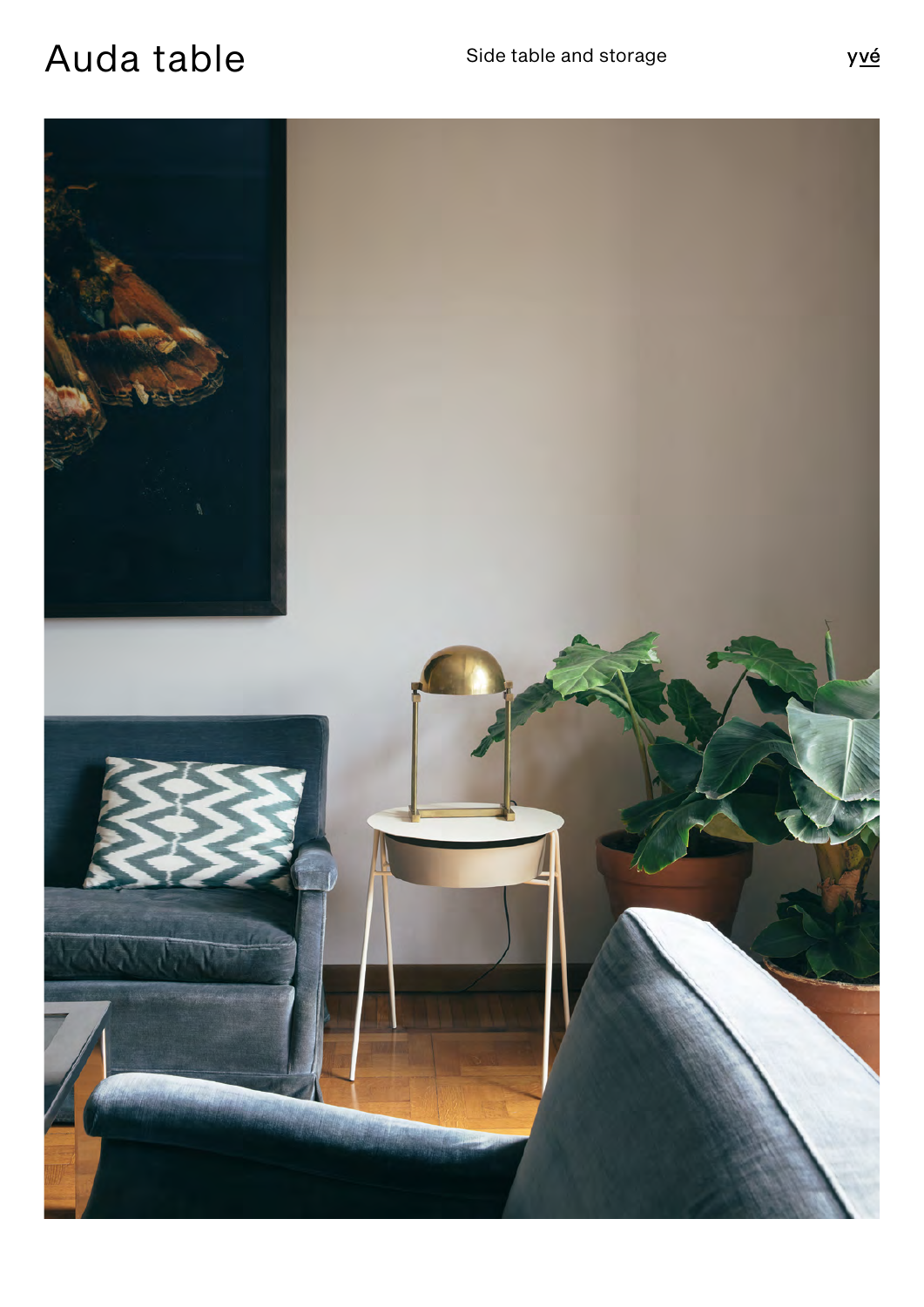<u>yvé</u>



Trick table speaks of light and solid multi-functionality and allows a free interpretation of its uses, table or container. The top consists of two semicircles that can be opened at 90 degrees so as to have access to the "container shelf". Once closed, the top works like a normal table top. Attention to detail, typical of Italian manufacturing, is enhanced by the choice of materials and colors. All the paints are made in powder form which is characterized by impeccable finishing and superior durability.

\*For particular needs it is possible to customize colors or choose different material finishes.

Auda table

Material description

Tubular structure and top with 2 mm thickness in lacquered iron. Basket in lacquered aluminium.





Standard color combinations\* Lacquered iron white RAL 9016 Lacquered iron white RAL 9016 Lacquered aluminum white RAL 9016

Top

Basket

**Structure**